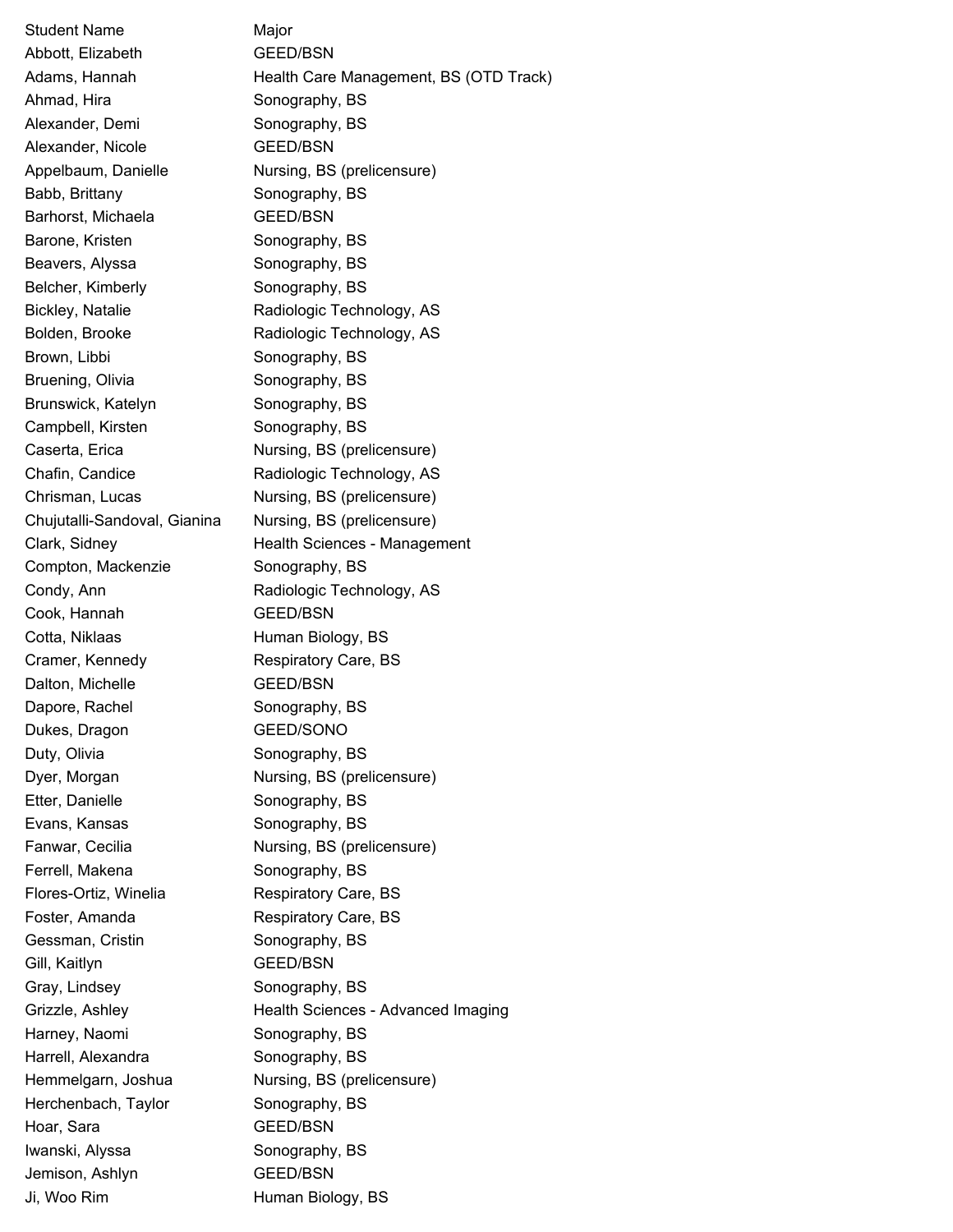Jones, Allison **Respiratory Care**, BS Keeton, Karissa Sonography, BS Keller, Kayla **Sonography**, BS Kim, Deborah **Human Biology, BS** Kinsey, Erica Sonography, BS Lavy, Brittany GEED/BSN Law, Jennifer Sonography, BS Mastin, Taylor GEED/BSN McKinley, Jayvon Human Biology, BS Mills, Kimberly **Respiratory Care, BS** Morrison, Brent GEED/SONO Muhammad, Taheera Respiratory Care, BS Muhlenkamp, Michelle **Sonography**, BS Mukeshimana, Louise GEED/BSN Mulcahy, Erin GEED/BSN Oren, Kaelie GEED/BSN Park, Emily **Example 2** Human Biology, BS Parker, Danielle GEED/BSN Partida, Jessica GEED/BSN Pennington, Andrew Respiratory Care, BS Pittroff, Abigail GEED/BSN Reigelsperger, Shelby Sonography, BS ReMillard, Vanessa Sonography, BS Robinson, Olivia Sonography, BS Singh, Kaitlyn GEED/SONO Smith, Zoe GEED/BSN Stein, Shayna Sonography, BS Stockton, Ashley Sonography, BS Stone, Kalah GEED/SONO Stout, Morgan GEED/BSN Studebaker, Rose GEED/SONO

Kalbfleisch, Andrea Nursing, BS (prelicensure) Knospe, Casie **Nursing, BS (prelicensure)** Lawson, Madison Nursing, BS (prelicensure) Lee, Lewis **Nursing, BS** (prelicensure) Leitch, Jaclyn **Nursing, BS** (prelicensure) Nunley, Samantha Radiologic Technology, AS Panjaitan, Ribka Nursing, BS (prelicensure) Pineda, Valeria Nursing, BS (prelicensure) Quick, Steven **Health Care Management, BS** Rasper, Kayleigh Health Sciences - Education Reiman, Heather **Nursing, BS (prelicensure)** Ross, Taylor **Health Care Management, BS** Rue, Jessica **Nursing, BS (prelicensure)** Sanders, Alaina **Radiologic Technology, AS** Scheper, Taylor Nursing, BS (prelicensure) Shirimpumu, Marc Nursing, BS (prelicensure) Sibcy, Alexa Nursing, BS (prelicensure) Sihombing, Cheeney Nursing, BS (prelicensure) Snow, Tabetha **Nursing, BS** (prelicensure) Strayer, Kaleigh Nursing, BS (prelicensure)